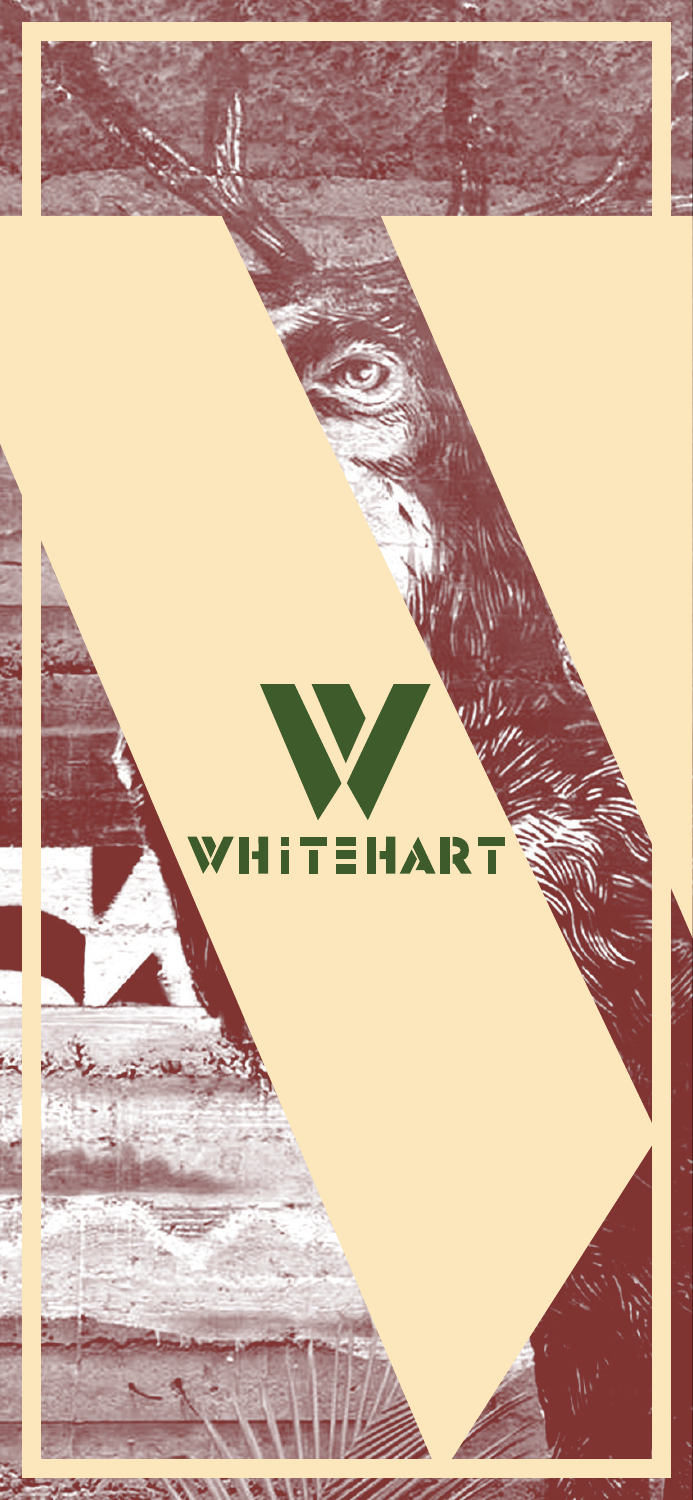10

6

5

# **SNACKS**<br>
SMOKED & SALTED ROAS<br>
SALTED PRETZELS **SMOKED & SALTED ROASTED ALMONDS**

**Salted Pretzels**

# **all our tasty cocktails are made with love and have a little house made element. if you want any recipes please just ask**

Poor Toms Sydney Dry Gin, pear & lemon myrtle shrub, pear and blackberry ferment and orange bitters

**peach please ice tea (Can) - until out** Tried and True Vodka, Supasowa, salted peach syrup and peach tea. Can be shared or enjoyed solo

## **three is a pear**

## **strawberry fields forever**

Buffalo Trace Bourbon, mint and native basil oleo, lime and **Orgeat** 

Four Pillars Rare Dry Gin, Aperol, strawberry & Pineapple ferment (strawberry, pineapple, ginger & hibiscus), orgeat & fresh grapefruit

### **hot tropic**

Flor De Can 4 Yr Old Rum, orange thyme & raspberry shrub, fresh pinapple, lime, mint and pinch of salt

## **bloody okar**

Four Pillars Dry, Okar Tropical, davidson plum syrup, Supasawa, fig & cinnamon bitters and topped with Fever Tree grapefruit soda

22

20

20

20

## **Tequila looks good on you**

Tromba Tequila, fig, cinamon & apple syrup, lemon, fresh pressed apple juice and peychauds bitters

20

## **what does it all mean basil**

20

## **bad medicine**

Starward Two Fold, mandarin shrub, ginger and wattleseed syrup, fig cinnamon bitters, lemon and pinch of salt

20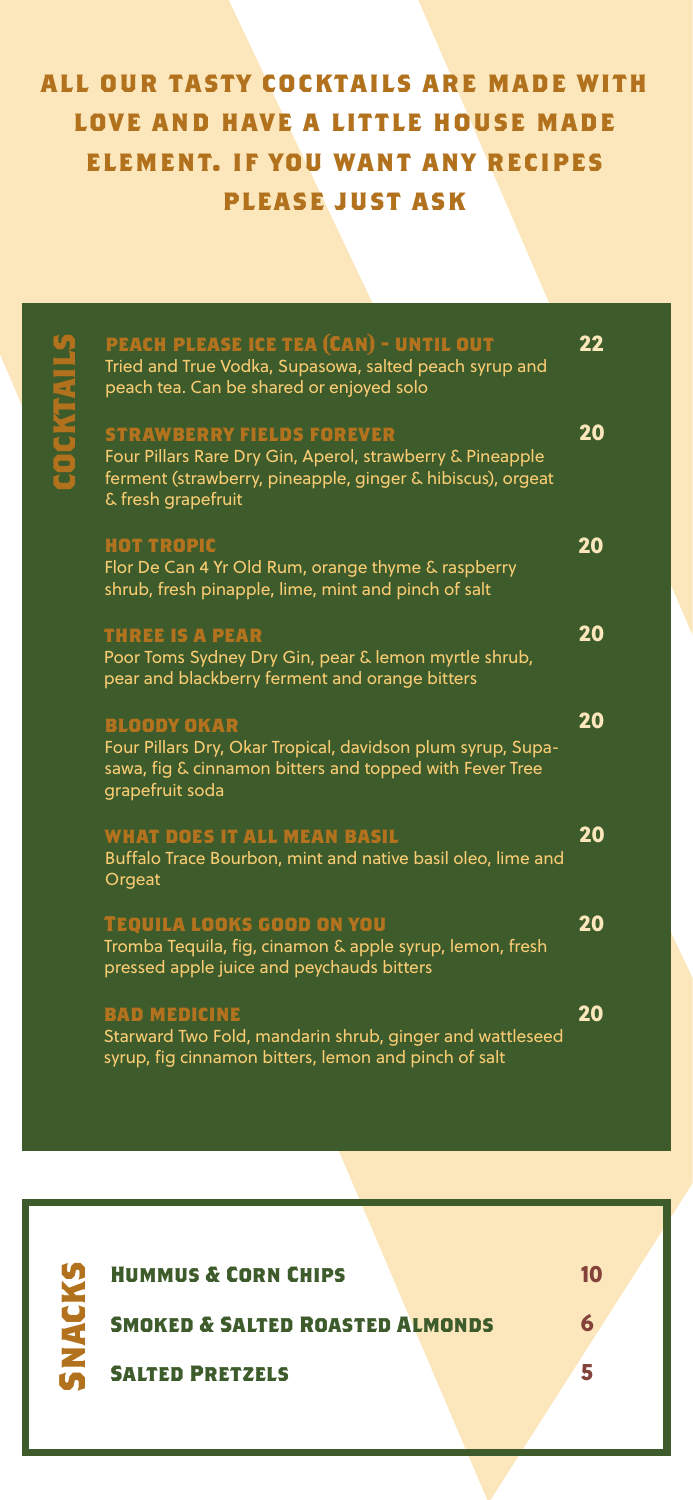| LITTLE BANG - THORNBURY, VIC<br><b>COLORADO WEED MONEY OAT CREAM - PALE ALE- 6%</b><br>$-375ml$        | 16          |
|--------------------------------------------------------------------------------------------------------|-------------|
| <b>BONEHEAD - KENSINGTON, VIC</b><br><b>BONAFIDE ELLAY - WEST COAST IPA - 56.7% 355ml</b>              | 17.5        |
| <b>YEAST</b><br>MISMATCH - ADELAIDE, SA                                                                | 11.5        |
| <b>BERLINER WEISSE - 3% 375ml</b><br>WOLF OF THE WILLOWS - MORDIALOC, VIC<br>PACIFIC SOUR - 4.1% 355ml | <b>17.5</b> |
| <b>BONEHEAD - CALIFORNIA, USA</b><br>KISS THE SKY - CRANBERRY SOUR - 4.2% 355ml                        | 14          |
| DEEDS - GLEN IRIS, VIC<br>SAWTOOTH - PINEAPPLE SOUR - 4.4% 440ml                                       | 17          |
| COLLECTIVE ARTS - ONTARIO, CAN<br>MATTER OF FACT - BLONDE ALE - 4.8% 473ml                             | 17          |
| <b>CASCADE - PORTLAND, US</b>                                                                          |             |

|              | ON TAP                                   |    |
|--------------|------------------------------------------|----|
|              | FOR OUR TAP SELECTION                    |    |
|              | <b>PLEASE ASK OUR FRIENDLY STAFF</b>     |    |
|              | HOPS                                     |    |
| <b>BEERS</b> | BODRIGGY - ABBOTSFORD, VIC               |    |
|              | STINGRAY - DRAUGHT - 4.5% 355ml          |    |
|              | JETTY ROAD - DROMANA, VIC                | 13 |
| $\bf{L}$     | IPA - 5.8% 375ml                         |    |
|              | <b>BURNLEY - BURNLEY, VIC</b>            | 14 |
| PACK4        | <b>PALE ALE - 5.2% 440ml</b>             |    |
|              | HOP NATION - FOOTSCRAY, VIC              | 14 |
|              | MELBOURNE FOG - HAZY PALE - 4.8% - 375ml |    |
|              | DEEDS - GLEN ISRIS, VIC                  | 15 |
|              | <b>JUICE TRAIN - IPA - 6.5% 375ml</b>    |    |

## **cascade - portland, us** BOYSENBERRY BLONDE SOUR - 6.4% 250ml

23

HONEY GINGER LIME BARREL SOUR - 6% 355ml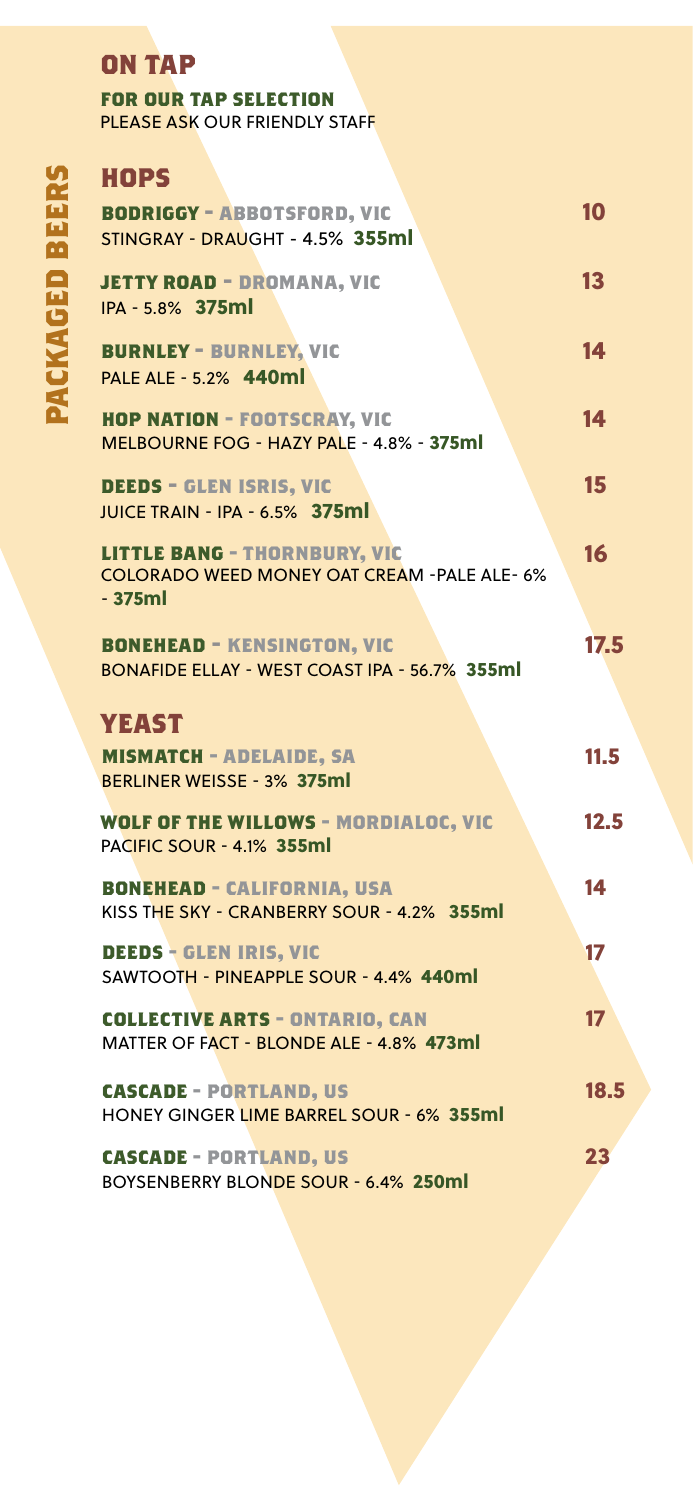**bench - ontario, canada** APRICOT WILDWOOD - BARREL AGED SOUR ALE ON NI-AGRA APRICTOS- 6% 500ml

### **les trois mousquetaires - quebec, can** 2018 PORTER BALTIQUE - 10% 750ml 70



40

**bellwoods brewery - ontario, can** BARN OWL - FOEDER AGED WILD ALE - 5.4% 500ml 55

**bench - ontario, canada** ROSE WILDWOOD -BARREL FERMENTED SOUR ON PINOT NOIR AND STRAWBERRIES - 6% 500ml

37

**cloudwater x against the grain manchester, uk** CHERRY PIE BROWN ALE - 8.0% 440ml

| CIDER / SELTZER/ NON-ALCOHOLIC                                            |                |
|---------------------------------------------------------------------------|----------------|
| <b>HILLS - ADELAIDE HILLS, SA</b><br><b>CLOUDY APPLE CIDER - 5% 375ml</b> |                |
| <b>HEAPS NORMAL - CANBERRA, ACT</b>                                       | $\blacksquare$ |
| <b>QUEIT XPA - 0.5% 355ml</b>                                             |                |
| WOLF OF THE WILLOW - MORDIALOC, VIC                                       |                |
| HARD SELTZER - 4.5% 355ml                                                 |                |
| COLLECTIVE ART - ONTARIO, CANADA                                          |                |
| <b>SPARKLING HARD TEA - MANGO PINEAPPLE - 5%</b>                          |                |
| <b>355ml</b>                                                              |                |
| MALT                                                                      |                |
|                                                                           |                |
| <b>BONEHEAD - MELBOURNE, VIC</b>                                          | 12             |
| <b>SWEET PEA DARK LAGER-4.8% 375ml</b>                                    |                |
| GRIFTER- MELBOURNE, VIC                                                   | 13             |

34

**wolf of the willows - mordialoc, vic**  MERRY S'MORES-MAS XMAS SPICED NITRO - AMBER ALE - 6.2% 355ml

15.5

**3Ravens - thornbury, vic** METHODE -BARREL AGED & BLENDED MIXED CULTURE - 5.4% 750ml

38

**Jolly pumpkin - michigan, usa** MADRUGADA - DARK BROWN SOUR STOUR - 8.1% 750ml 60

THE OMEN - OATMEAL STOUT - 5.5% 375ml

**collective arts - ontario, can** STRANGER THAN FICTIONS - PORTER - 5.5% 473ml 19